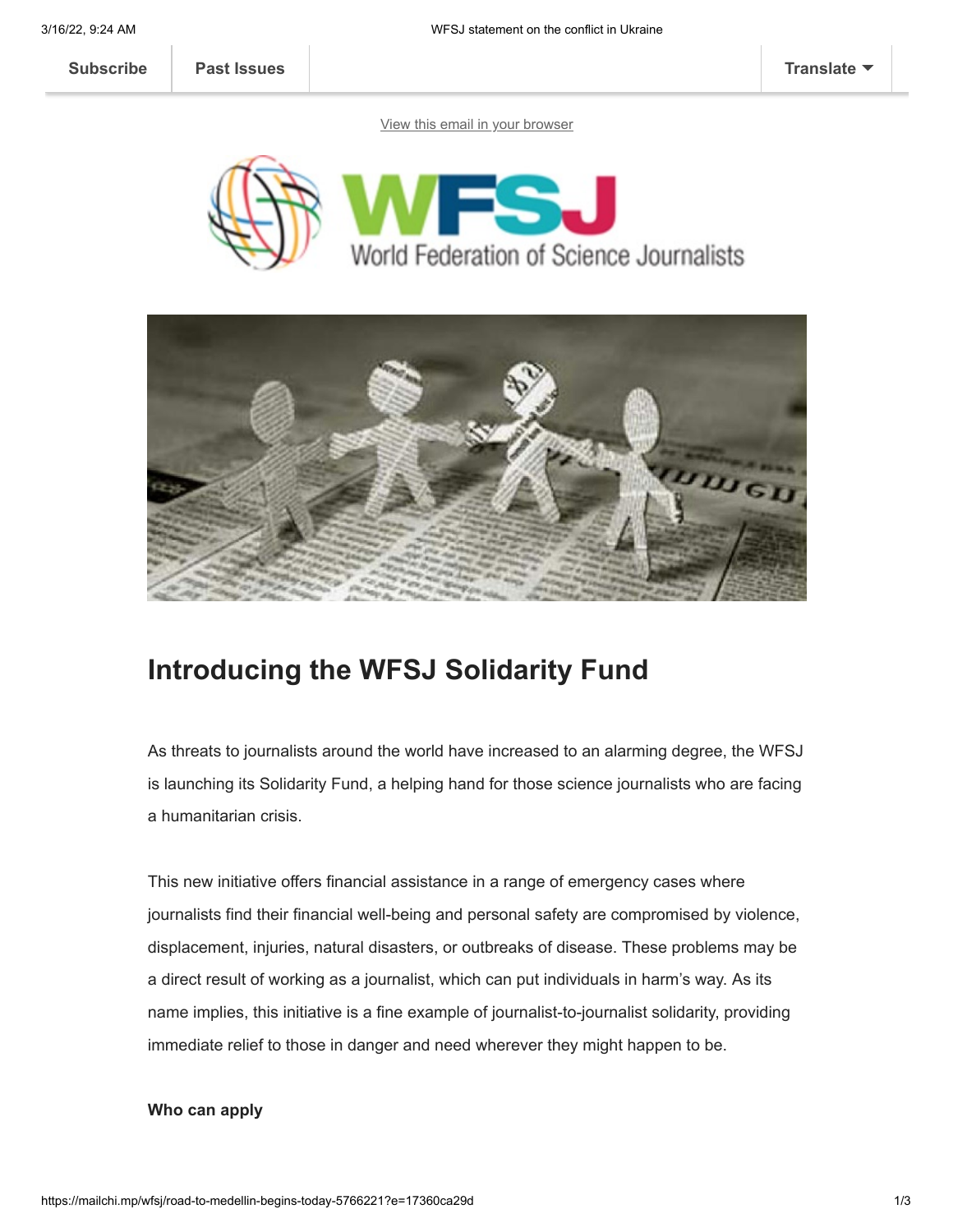$\mathsf{p}_{\mathsf{set}}$  is such that find the mass facing facing financial hardships for various for various for various for various for various for various facing for various for various for various for various for various for va **[Subscribe](http://eepurl.com/gBSAIn) Past Issues [Translate](javascript:;)**

reasons:

- Losses from forced relocation because of physical hazards at home
- Costs associated with defending themselves against legal prosecution
- Medical expenses caused by personal injuries

## **How to apply**

A request for assistance can be submitted to the WFSJ by e-mail at **[office@wfsj.org](mailto:office@wfsj.org)**. Applicants will be provided with a simple form where they can outline the nature of their problem and why they need help.

### **The review process**

Completed applications will be forwarded to a WFSJ committee that will assess the merit of the request and determine an appropriate amount of support up to a maximum of US\$1,000. These funds will be transferred by the most efficient means possible to the applicant, who will be asked to confirm receipt.

### **We need your help**

Solidarity begins with each one of us, and the WFSJ is asking you to demonstrate that fact with a donation. We know from experience that ours is a community of generous, compassionate, and thoughtful people. Please assist journalists with your ongoing support.

**[Donate Now](https://www.canadahelps.org/en/dn/71059)**